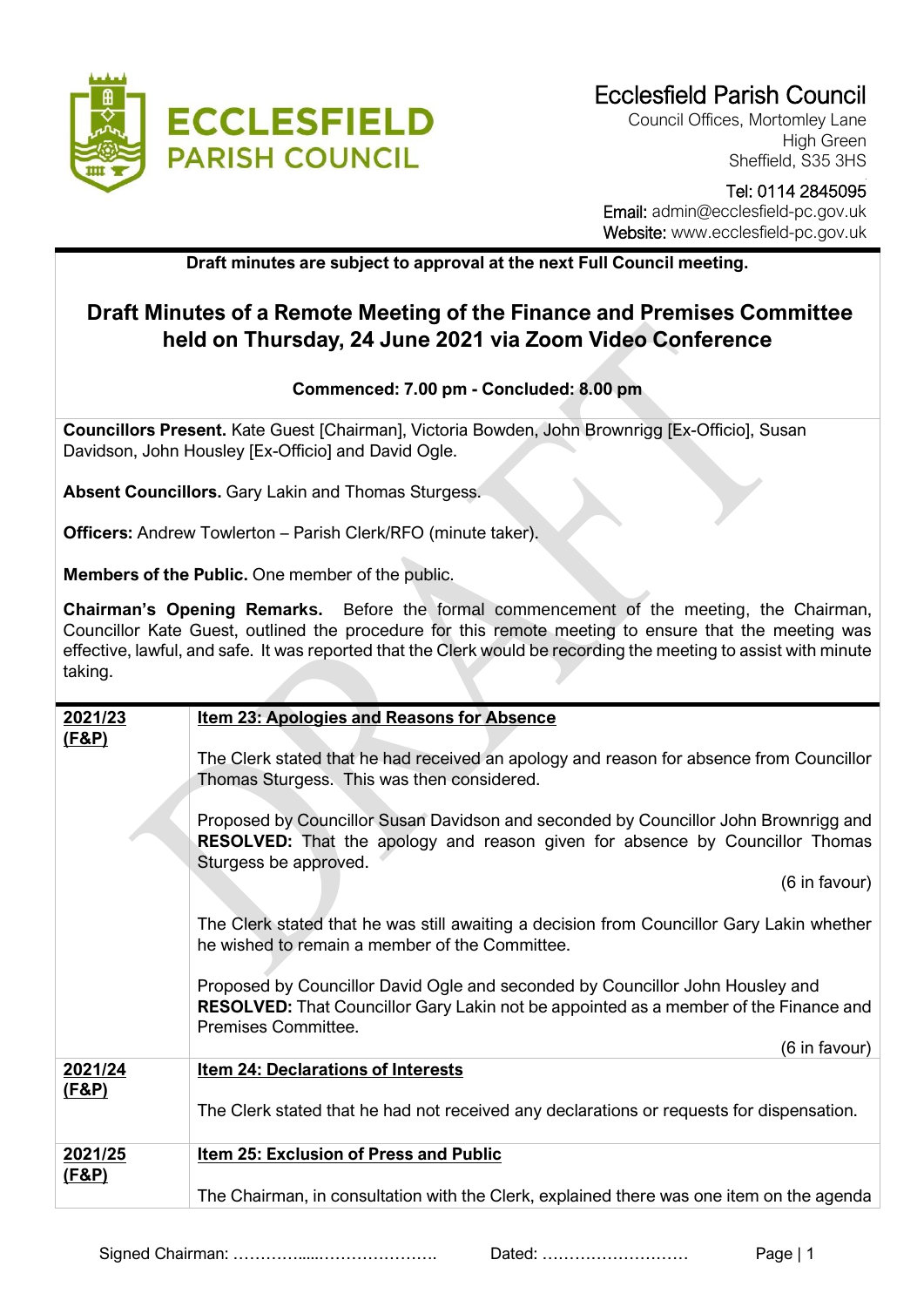|                             | which they considered required the exclusion of the press or public for part of their<br>consideration due to the confidential nature of the business to be considered. This was<br>the consideration of item 2021/27 (F&P) Grant Applications. It was also agreed to move<br>this item to the end of the agenda.<br>Proposed by Councillor Victoria Bowden and seconded by Councillor Susan Davidson and<br>RESOLVED: That the press and public be excluded from the consideration of item 2021/27<br>(F&P) Grant applications.                                                                                                                                                                                                                 |
|-----------------------------|--------------------------------------------------------------------------------------------------------------------------------------------------------------------------------------------------------------------------------------------------------------------------------------------------------------------------------------------------------------------------------------------------------------------------------------------------------------------------------------------------------------------------------------------------------------------------------------------------------------------------------------------------------------------------------------------------------------------------------------------------|
|                             | (6 in favour)                                                                                                                                                                                                                                                                                                                                                                                                                                                                                                                                                                                                                                                                                                                                    |
| 2021/26<br><u>(F&amp;P)</u> | <b>Item 26: Public Participation Session</b><br>A question was raised by a parishioner about progress with the Council's April and May<br>accounts. It was noted that this issue also came later on the agenda at item 2021/29 (F&P).<br>The Clerk had confirmed that their preparation had been delayed primarily due to other<br>more pressing work priorities especially the Annual Governance and Accountability Return<br>for the year ending 2021 as well as that the Council was undertaking a major review of how<br>the accounts were presented aimed at streamlining them as well as making them easier to<br>follow. He offered to send a copy of the April and May accounts to the member of the<br>public once they were available. |
| 2021/27<br><u>(F&amp;P)</u> | <b>Item 27: Grant Applications</b><br>One ward-based grant was considered.<br>Proposed by Councillor Victoria Bowden and seconded by Councillor Susan Davidson and<br>RESOLVED: That it is recommended to Council that Don District Explorer Scouts be<br>awarded a grant of £1940.49 for climbing and associated equipment.<br>(6 in favour)                                                                                                                                                                                                                                                                                                                                                                                                    |
| 2021/28                     | <b>Item 28: Finance and Premises Committee Minutes</b>                                                                                                                                                                                                                                                                                                                                                                                                                                                                                                                                                                                                                                                                                           |
| <u>(F&amp;P)</u>            | Councillor Kate Guest provided a brief overview of the approved minutes and matters<br>arising from the meeting held on 27 May 2021.                                                                                                                                                                                                                                                                                                                                                                                                                                                                                                                                                                                                             |
| 2021/29                     | Item 29: Update on the Accounts of the Council for April and May 21                                                                                                                                                                                                                                                                                                                                                                                                                                                                                                                                                                                                                                                                              |
| <u>(F&amp;P)</u>            | It was noted that this has been covered under the Public Participation Session item earlier<br>(2021/26).                                                                                                                                                                                                                                                                                                                                                                                                                                                                                                                                                                                                                                        |
| 2021/30<br>(F&P)            | Item 30: Preparation for Internal Audit and the Annual Governance and<br>Accountability Return and the Public Inspection of Accounts for the financial year<br>2020/21<br>The Clerk provided a progress report. He explained that a special Full Council meeting<br>was to take place on the 28 June 2021 at which the Annual Governance and Accountability<br>Return for the year 2020/21 was to be considered. He went on to outline the key steps and<br>milestones the Council must undertake under the Accounts and Audit Regulations 2015.                                                                                                                                                                                                 |
| 2021/31                     | <u>Item 31: Improvements to the Council's IT systems (including laptops for members)</u>                                                                                                                                                                                                                                                                                                                                                                                                                                                                                                                                                                                                                                                         |
| <u>(F&amp;P)</u>            | It was explained that this was progressing well. The first tranche of new laptops had been<br>issued to specified members and officers. Support had also been provided in their use.<br>The four additional laptops the Council had agreed to purchase were expected shortly.<br>These would then be offered to the Vice-Chairman of the various committees in the first<br>instance. It was explained that the process had resulted in the release of a further 3                                                                                                                                                                                                                                                                               |